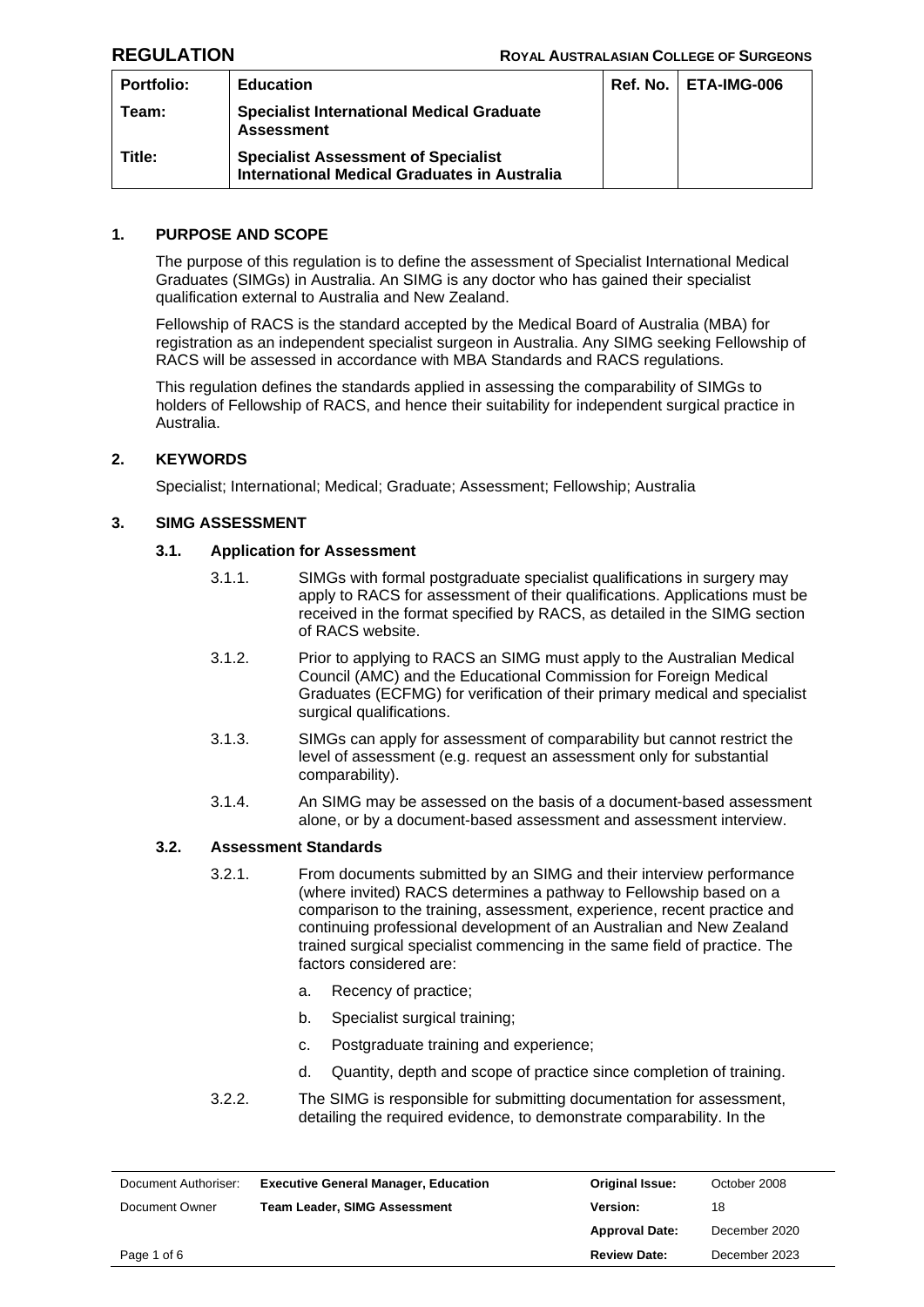| <b>REGULATION</b>                                                                                                                                                        | <b>ROYAL AUSTRALASIAN COLLEGE OF SURGEONS</b> |                                                                       |                                                                                                   |                                                                                                                                                                                                                                                                                                                                                     |  |  |
|--------------------------------------------------------------------------------------------------------------------------------------------------------------------------|-----------------------------------------------|-----------------------------------------------------------------------|---------------------------------------------------------------------------------------------------|-----------------------------------------------------------------------------------------------------------------------------------------------------------------------------------------------------------------------------------------------------------------------------------------------------------------------------------------------------|--|--|
| <b>Portfolio:</b>                                                                                                                                                        |                                               | <b>Education</b>                                                      |                                                                                                   | Ref. No.<br>ETA-IMG-006                                                                                                                                                                                                                                                                                                                             |  |  |
| Team:                                                                                                                                                                    |                                               | <b>Specialist International Medical Graduate</b><br><b>Assessment</b> |                                                                                                   |                                                                                                                                                                                                                                                                                                                                                     |  |  |
| Title:                                                                                                                                                                   |                                               |                                                                       | <b>Specialist Assessment of Specialist</b><br><b>International Medical Graduates in Australia</b> |                                                                                                                                                                                                                                                                                                                                                     |  |  |
|                                                                                                                                                                          |                                               |                                                                       |                                                                                                   | absence of sufficient evidence, RACS is not compelled to assume<br>comparability.                                                                                                                                                                                                                                                                   |  |  |
|                                                                                                                                                                          | 3.2.3.                                        |                                                                       |                                                                                                   | The standards for assessing an SIMG's comparability to an Australian and<br>New Zealand trained surgical specialist are specified in the Assessing an<br>SIMG's Comparability to an Australian and New Zealand Trained Surgical<br>Specialist regulation [ETA-IMG-038].                                                                             |  |  |
| 3.3.                                                                                                                                                                     |                                               |                                                                       |                                                                                                   | <b>Assessment Outcomes</b>                                                                                                                                                                                                                                                                                                                          |  |  |
|                                                                                                                                                                          | 3.3.1.                                        |                                                                       |                                                                                                   | An SIMG will be assessed not comparable if:                                                                                                                                                                                                                                                                                                         |  |  |
|                                                                                                                                                                          |                                               |                                                                       | a.                                                                                                | There is insufficient evidence of recency of specialist surgical practice<br>in the relevant specialty comparable to that of an Australian and New<br>Zealand trained surgeon in the specialty; or                                                                                                                                                  |  |  |
| There is insufficient evidence of completion of a specialist training<br>b.<br>program comparable to RACS programs including the competencies,<br>skills and attributes. |                                               |                                                                       |                                                                                                   |                                                                                                                                                                                                                                                                                                                                                     |  |  |
|                                                                                                                                                                          | 3.3.2.                                        |                                                                       |                                                                                                   | An SIMG will be assessed partially comparable if:                                                                                                                                                                                                                                                                                                   |  |  |
|                                                                                                                                                                          |                                               |                                                                       | a.                                                                                                | There is evidence of recency of surgical practice in the relevant<br>specialty; and                                                                                                                                                                                                                                                                 |  |  |
|                                                                                                                                                                          |                                               |                                                                       | b.                                                                                                | There is evidence of completion of a specialist training program<br>comparable to RACS program including the competencies, skills and<br>attributes; and                                                                                                                                                                                            |  |  |
|                                                                                                                                                                          |                                               |                                                                       | с.                                                                                                | The applicant has not completed a comparable exit examination to<br>RACS Fellowship Examination and/or the quantity, depth and scope<br>of surgical practice in the specialty since the attainment of their<br>surgical qualification is not of a sufficiently high standard or duration<br>as to waive the need to sit the Fellowship Examination. |  |  |
|                                                                                                                                                                          | 3.3.3.                                        |                                                                       |                                                                                                   | An SIMG will be assessed substantially comparable if:                                                                                                                                                                                                                                                                                               |  |  |
|                                                                                                                                                                          |                                               |                                                                       | a.                                                                                                | There is evidence of recency of surgical practice in the relevant<br>specialty; and                                                                                                                                                                                                                                                                 |  |  |
|                                                                                                                                                                          |                                               |                                                                       | b.                                                                                                | There is evidence of completion of a specialist training program<br>comparable to RACS programs including the competencies, skills and<br>attributes; and                                                                                                                                                                                           |  |  |
|                                                                                                                                                                          |                                               |                                                                       | c.                                                                                                | There is evidence of successful completion of an exit examination<br>comparable to RACS Fellowship Examination and/or the quantity,<br>depth and scope of surgical practice in the specialty is of a sufficiently<br>high standard as to waive the need to sit the Fellowship Examination.                                                          |  |  |
|                                                                                                                                                                          | 3.3.4.                                        |                                                                       |                                                                                                   | In exceptional circumstances an SIMG may be assessed as exceeding the<br>standard of substantial comparability to an Australian and New Zealand<br>trained surgeon within a defined scope of practice. Where the defined<br>scope of surgical practice is considered valuable to the community and                                                  |  |  |

| Document Authoriser: | <b>Executive General Manager, Education</b> | <b>Original Issue:</b> | October 2008  |
|----------------------|---------------------------------------------|------------------------|---------------|
| Document Owner       | <b>Team Leader, SIMG Assessment</b>         | <b>Version:</b>        | 18            |
|                      |                                             | <b>Approval Date:</b>  | December 2020 |
| Page 2 of 6          |                                             | <b>Review Date:</b>    | December 2023 |

conforms to the goals of RACS and specialty discipline, the SIMG may be

recommended to Fellowship within this defined scope of practice.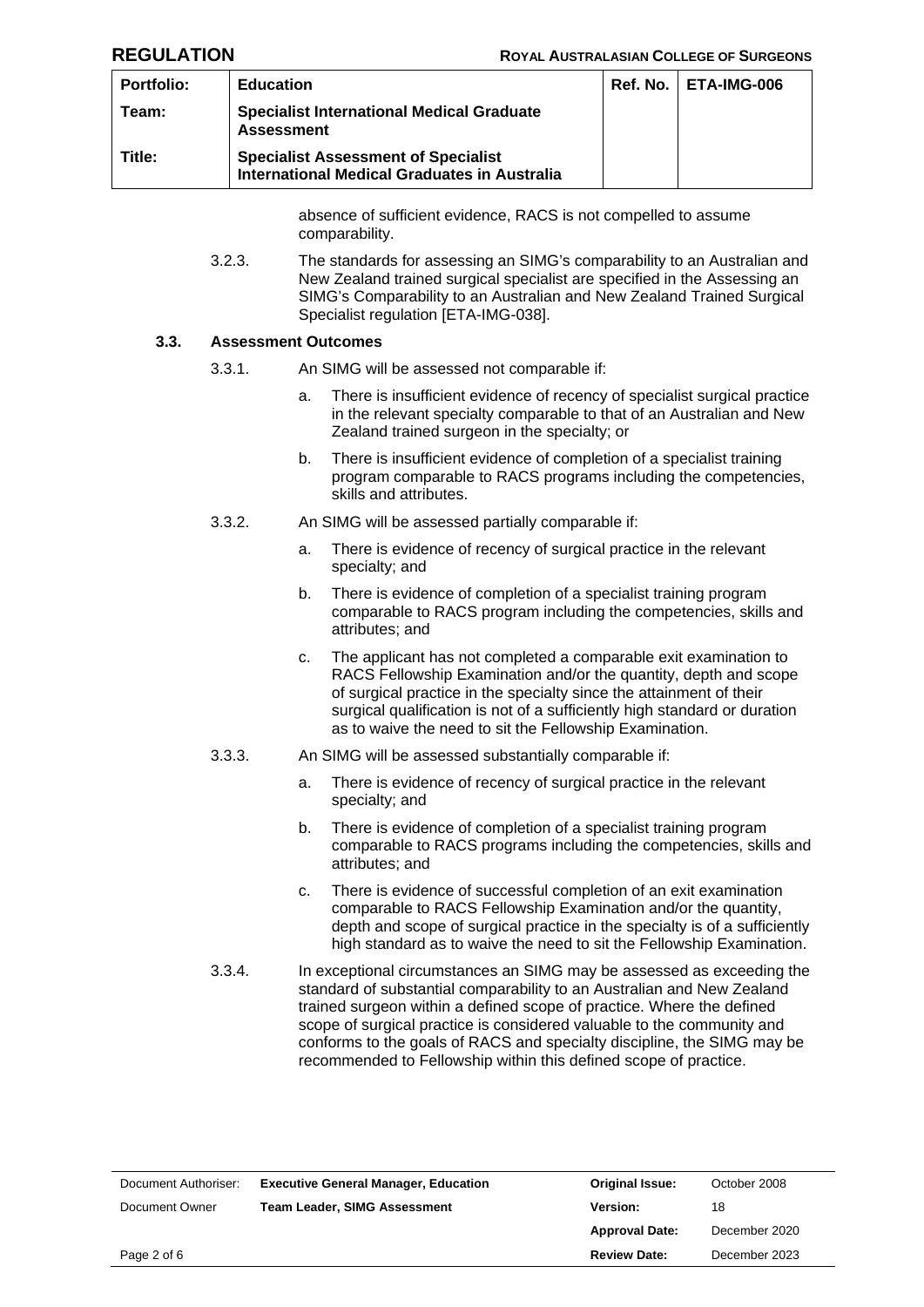| <b>Portfolio:</b> | <b>Education</b>                                                                           | Ref. No.   ETA-IMG-006 |
|-------------------|--------------------------------------------------------------------------------------------|------------------------|
| Team:             | <b>Specialist International Medical Graduate</b><br><b>Assessment</b>                      |                        |
| Title:            | <b>Specialist Assessment of Specialist</b><br>International Medical Graduates in Australia |                        |

## **3.4. Pathways to Fellowship**

- 3.4.1. A non-comparable SIMG may only progress to Fellowship by completion of RACS Surgical Education and Training (SET) program. Entry to the SET program is by competitive selection.
- 3.4.2. A partially comparable SIMG may progress to Fellowship by Examination by the satisfactory completion of:
	- a. Clinical assessment under Level 3 supervision unless otherwise specified, for a period of up to 24 months;
	- b. Specified skills courses and activities;
	- c. Continuing Professional Development activities; and
	- d. The Fellowship Examination of RACS.
- 3.4.3. A substantially comparable SIMG (including an SIMG substantially comparable within a defined scope of practice) may progress to Fellowship by Assessment by the satisfactory completion of:
	- a. Clinical assessment for a period of up to 12 months. Clinical assessment will commence under Level 3 supervision, progressing to Level 4 supervision based on satisfactory performance;
	- b. Specified skills courses and activities; and
	- c. Continuing Professional Development activities.

## **3.5. Notification and Acceptance of Recommendation**

- 3.5.1. Notification of the recommendation, including reasons for the outcome, will be sent to the SIMG and uploaded on the AMC Portal for the MBA's reference.
- 3.5.2. An SIMG is not on a pathway to Fellowship until he or she has accepted a recommendation of partial or substantial comparability in writing and signed an SIMG Agreement. The agreement outlines the SIMG's responsibilities for the duration of their specialist pathway.
- 3.5.3. A recommendation cannot be accepted in part. All requirements of a recommendation are accepted by accepting the recommendation.
- 3.5.4. Once a recommendation has been accepted, an SIMG cannot reject the recommendation, but can withdraw from the pathway to Fellowship.
- 3.5.5. An SIMG assessed as partially or substantially comparable has 28 days from the date of notification to accept the recommendation, in writing.
- 3.5.6. Where an SIMG is notified of an assessment recommendation of partially or substantially comparable and RACS receives no response within 28 days the SIMG will be treated as having rejected the recommendation.
- 3.5.7. Where an SIMG is notified of an assessment recommendation of noncomparable and RACS receives no response with 28 days the SIMG will be treated as having accepted the recommendation.

| Document Authoriser: | <b>Executive General Manager, Education</b> | <b>Original Issue:</b> | October 2008  |
|----------------------|---------------------------------------------|------------------------|---------------|
| Document Owner       | <b>Team Leader, SIMG Assessment</b>         | <b>Version:</b>        | 18            |
|                      |                                             | <b>Approval Date:</b>  | December 2020 |
| Page 3 of 6          |                                             | <b>Review Date:</b>    | December 2023 |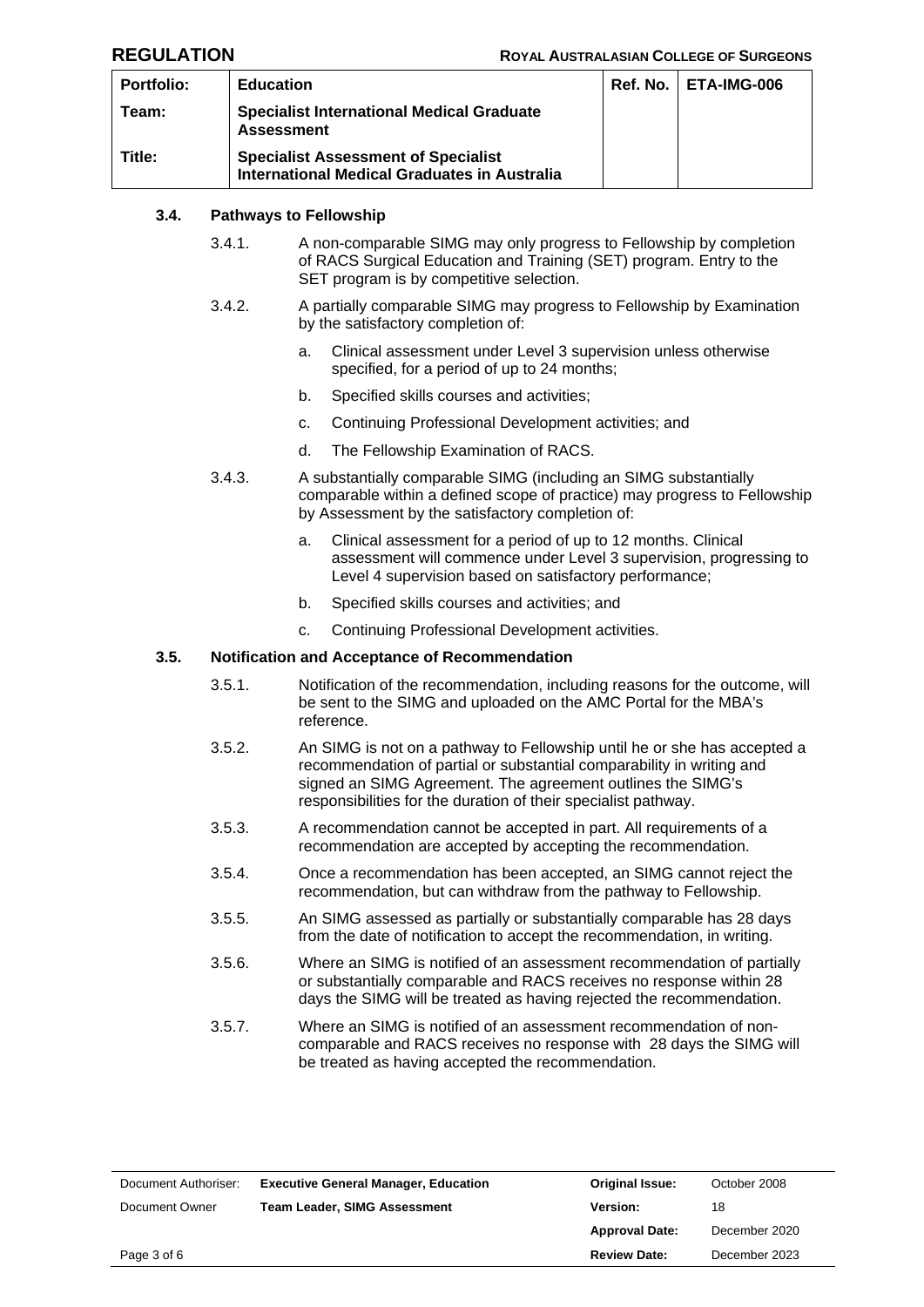| <b>Portfolio:</b> | <b>Education</b>                                                                           | Ref. No.   ETA-IMG-006 |
|-------------------|--------------------------------------------------------------------------------------------|------------------------|
| Team:             | <b>Specialist International Medical Graduate</b><br><b>Assessment</b>                      |                        |
| Title:            | <b>Specialist Assessment of Specialist</b><br>International Medical Graduates in Australia |                        |

# **3.6. Assessment Timeframes**

| 3.6.1.  | An SIMG who accepts a recommendation of partially or substantially<br>comparable must commence clinical assessment in a RACS approved<br>post within 24 months of the recommendation date otherwise the<br>recommendation expires and the SIMG will no longer be on a pathway to<br>Fellowship. This period of 24 months is known as the Commencement<br>Period. |
|---------|------------------------------------------------------------------------------------------------------------------------------------------------------------------------------------------------------------------------------------------------------------------------------------------------------------------------------------------------------------------|
| 3.6.2.  | An SIMG must complete RACS "Operating with Respect" eLearning<br>module prior to commencing clinical assessment.                                                                                                                                                                                                                                                 |
| 3.6.3.  | An SIMG must complete RACS "SIMG Orientation Program" eLearning<br>module prior to commencing clinical assessment.                                                                                                                                                                                                                                               |
| 3.6.4.  | An SIMG must complete Course 1 of RACS "Aboriginal and Torres Strait<br>Islander Health and Cultural Safety" eLearning program prior to<br>commencing clinical assessment.                                                                                                                                                                                       |
| 3.6.5.  | Clinical assessment cannot commence prior to acceptance of a<br>recommendation of partially or substantially comparable, the signing of an<br>SIMG Agreement, approval of a clinical assessment position, appointment<br>of SIMG Supervisors, completion of mandatory eLearning courses and<br>payment of the first clinical assessment fee.                     |
| 3.6.6.  | SIMGs assessed Partially Comparable must complete all elements of the<br>recommendation, including the Fellowship Examination within 4 years from<br>the date that the first clinical assessment period commences otherwise the<br>recommendation expires and the SIMG will no longer be on a pathway to<br>Fellowship.                                          |
| 3.6.7.  | SIMGs assessed Substantially Comparable must complete all elements of<br>the recommendation within 2 years from the date that the first clinical<br>assessment period commences otherwise the recommendation expires<br>and the SIMG will no longer be on a pathway to Fellowship.                                                                               |
| 3.6.8.  | An SIMG must attend the SIMG Induction Workshop within 6 months of<br>commencing their clinical assessment.                                                                                                                                                                                                                                                      |
| 3.6.9.  | An SIMG who ceases clinical assessment (e.g. by resignation of<br>employment) without prior consent of RACS will thereby be treated as<br>withdrawn from their pathway to Fellowship.                                                                                                                                                                            |
| 3.6.10. | An SIMG may apply for family or medical leave at any time after the<br>commencement of clinical assessment. This will extend the<br>recommendation expiry date by the period of leave granted up to a<br>maximum of 12 months.                                                                                                                                   |
| 3.6.11. | On the recommendation of the relevant specialty Board, the<br>recommendation expiry date may be extended by an additional 12 months.                                                                                                                                                                                                                             |
| 3.6.12. | With the exception of 3.6.9 and 3.6.10 no other extensions to the<br>recommendation expiry date are available.                                                                                                                                                                                                                                                   |

| Document Authoriser: | <b>Executive General Manager, Education</b> | <b>Original Issue:</b> | October 2008  |
|----------------------|---------------------------------------------|------------------------|---------------|
| Document Owner       | <b>Team Leader, SIMG Assessment</b>         | <b>Version:</b>        | 18            |
|                      |                                             | <b>Approval Date:</b>  | December 2020 |
| Page 4 of 6          |                                             | <b>Review Date:</b>    | December 2023 |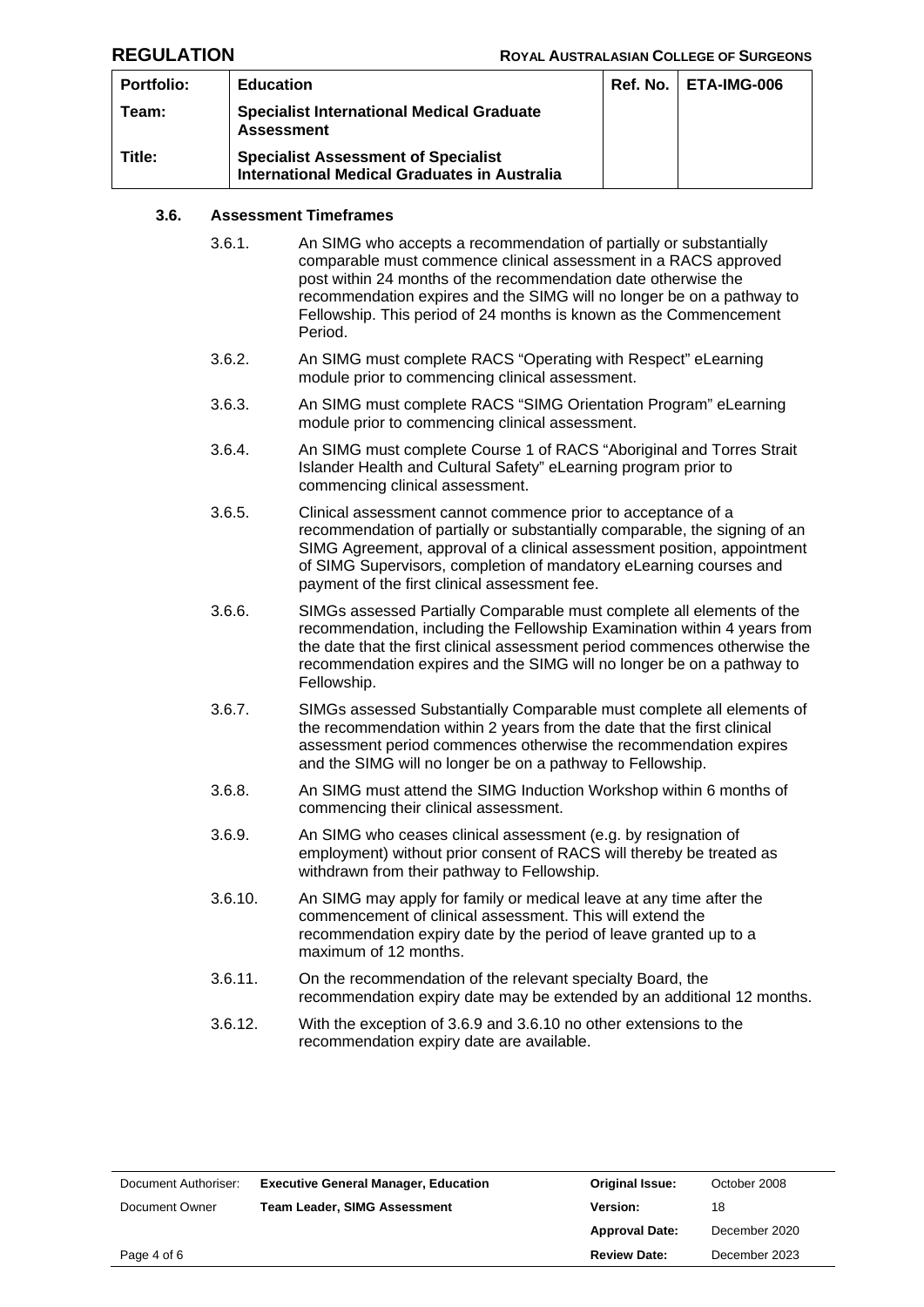| <b>Portfolio:</b> | <b>Education</b>                                                                                  | Ref. No. I | ETA-IMG-006 |
|-------------------|---------------------------------------------------------------------------------------------------|------------|-------------|
| Team:             | <b>Specialist International Medical Graduate</b><br><b>Assessment</b>                             |            |             |
| Title:            | <b>Specialist Assessment of Specialist</b><br><b>International Medical Graduates in Australia</b> |            |             |

## **3.7. Subsequent Assessments**

- 3.7.1. An SIMG who has commenced the clinical assessment component of a recommended pathway to Fellowship by Examination or Assessment is not eligible for further specialist assessment within that specialty.
- 3.7.2. An SIMG who has previously been assessed by RACS as noncomparable may apply for permission to be reassessed if the following can be demonstrated:
	- a. SIMGs assessed as not completing a comparable training program:
		- additional documentation relevant to completion of a comparable training program which was in existence at the time of the previous specialist assessment but was not produced for that assessment is now available; and/or
		- there is evidence that further training in a formal postgraduate specialist training program has been completed after the previous specialist assessment;
	- b. SIMGs assessed as not satisfying the recency of practice standard can apply for permission to be reassessed if it can be demonstrated that the standard has now been satisfied.
- 3.7.3. An SIMG who has rejected a recommendation of partially comparable may apply for permission to be reassessed if new/additional information can be provided regarding the exit examination completed, or on post-training experience as an independent practitioner (i.e. a new assessment cannot be undertaken solely on the basis of the same documentation supplied for the original assessment).

## **3.8. Fees**

- 3.8.1. Fees are published on RACS website and are payable in advance for:
	- a. Specialist assessment; and
	- b. Clinical assessment (which may also include a specialty specific fee).

## **3.9. Educational Support**

3.9.1. An SIMG who has undergone a specialist assessment and who accepts a recommendation of partially comparable will have equal access to all educational opportunities that are currently offered to Australian and New Zealand Trainees preparing for the Fellowship Examination. Fees may be payable for these services.

## **4. ASSOCIATED DOCUMENTS**

## **Regulations**

Assessing an SIMG's comparability to an Australian and New Zealand Trained Surgical Specialist

SIMGs Assessed with a Defined Scope of Practice

Assessment of the Clinical Practice of SIMG's in Australia and New Zealand

SIMG Assessment Post Accreditation

| Document Authoriser: | <b>Executive General Manager, Education</b> | <b>Original Issue:</b> | October 2008  |
|----------------------|---------------------------------------------|------------------------|---------------|
| Document Owner       | <b>Team Leader, SIMG Assessment</b>         | Version:               | 18            |
|                      |                                             | <b>Approval Date:</b>  | December 2020 |
| Page 5 of 6          |                                             | <b>Review Date:</b>    | December 2023 |